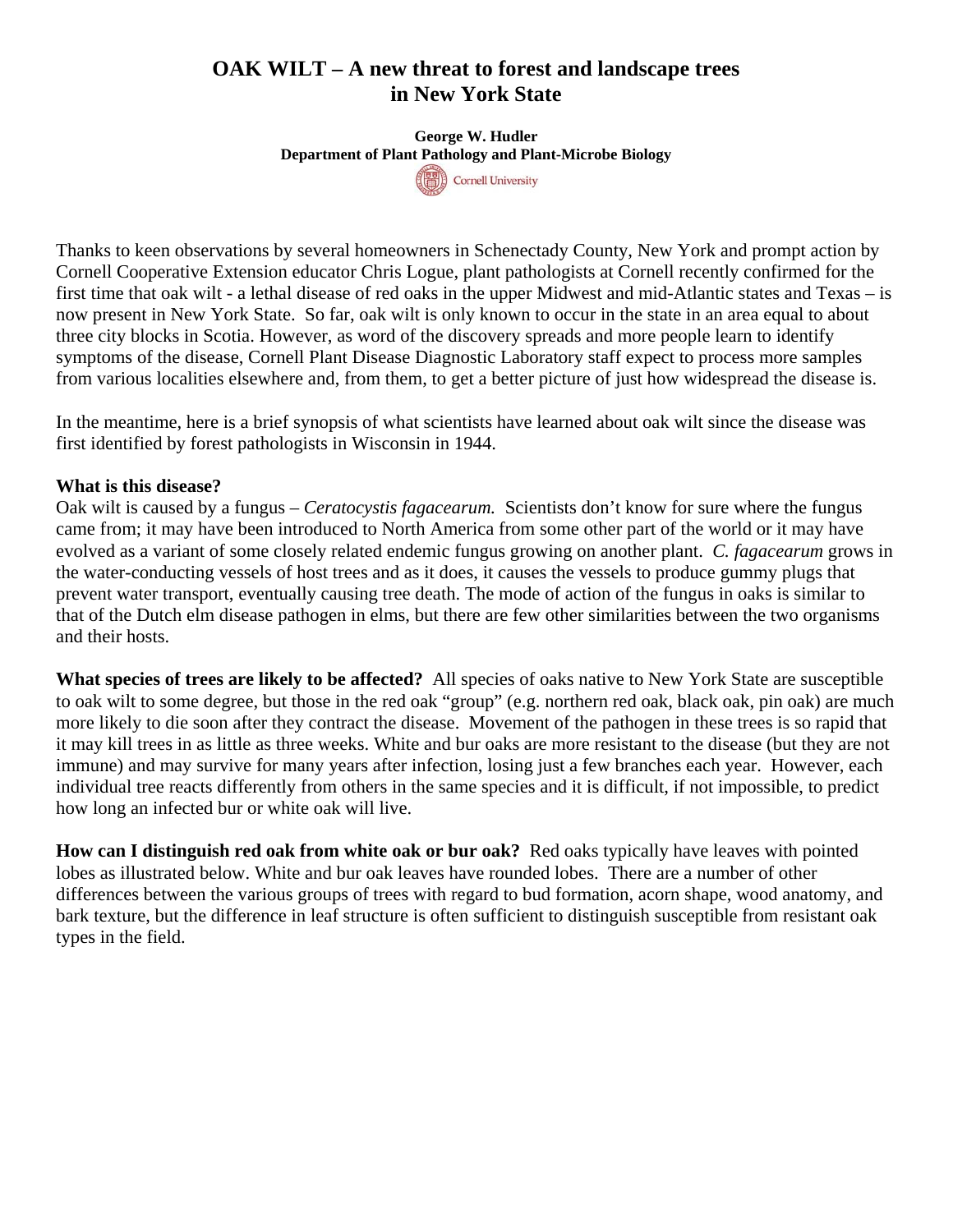

**How does the fungus spread from a diseased tree to a healthy one?** Oak wilt can be spread between trees in two ways. First, it is well documented that most of the spread of the disease from tree to tree is by way of grafted roots. Roots of oaks growing in close proximity to each other (e.g. within 50 feet) often intermingle and eventually graft, forming functional unions that allow free flow of water, nutrients and (unfortunately) fungus spores from tree to tree. In some areas of the country where red oak is the predominant forest tree, the disease often occurs in clusters known to pathologists as "infection centers". However, it has also been observed to spread from tree to tree along a city street lined with red oaks if the trees are close enough together for roots to graft.

Second, the oak wilt fungus produces spores for overland spread in an unusual way. As a diseased tree nears death and for up to a year after it has died, the fungus produces opposing pads of sterile tissue on the inner bark and outer wood of the tree. As these pads expand and press against each other, they cause enough pressure to split the bark open, creating a 3-8 inch long fissure that is barely noticeable to untrained observers. At the same time that the pads are expanding, another type of fungus growth known as a "mycelial mat" forms around the pressure pads on both the bark and the wood. The mycelial mat produces spores that could be carried overland to infect a healthy oak and it also produces a sweet odor reminiscent of rotting fruit.



Fortunately, nitidulid or sap beetles - the insects that are most likely to be attracted to the odor from a split in the bark of an infected tree are relatively lazy. Thus, once they find a mat beneath the bark and begin to feed on the fungus therein, they are reluctant to leave. However, one chemical signal that will cause the beetles to move is the odor from of a freshly wounded, healthy oak tree. And red oaks that have recently been pruned or suffered storm damage, especially in May and June when most oak wilt fungus spores are produced, are prime targets for new infections.

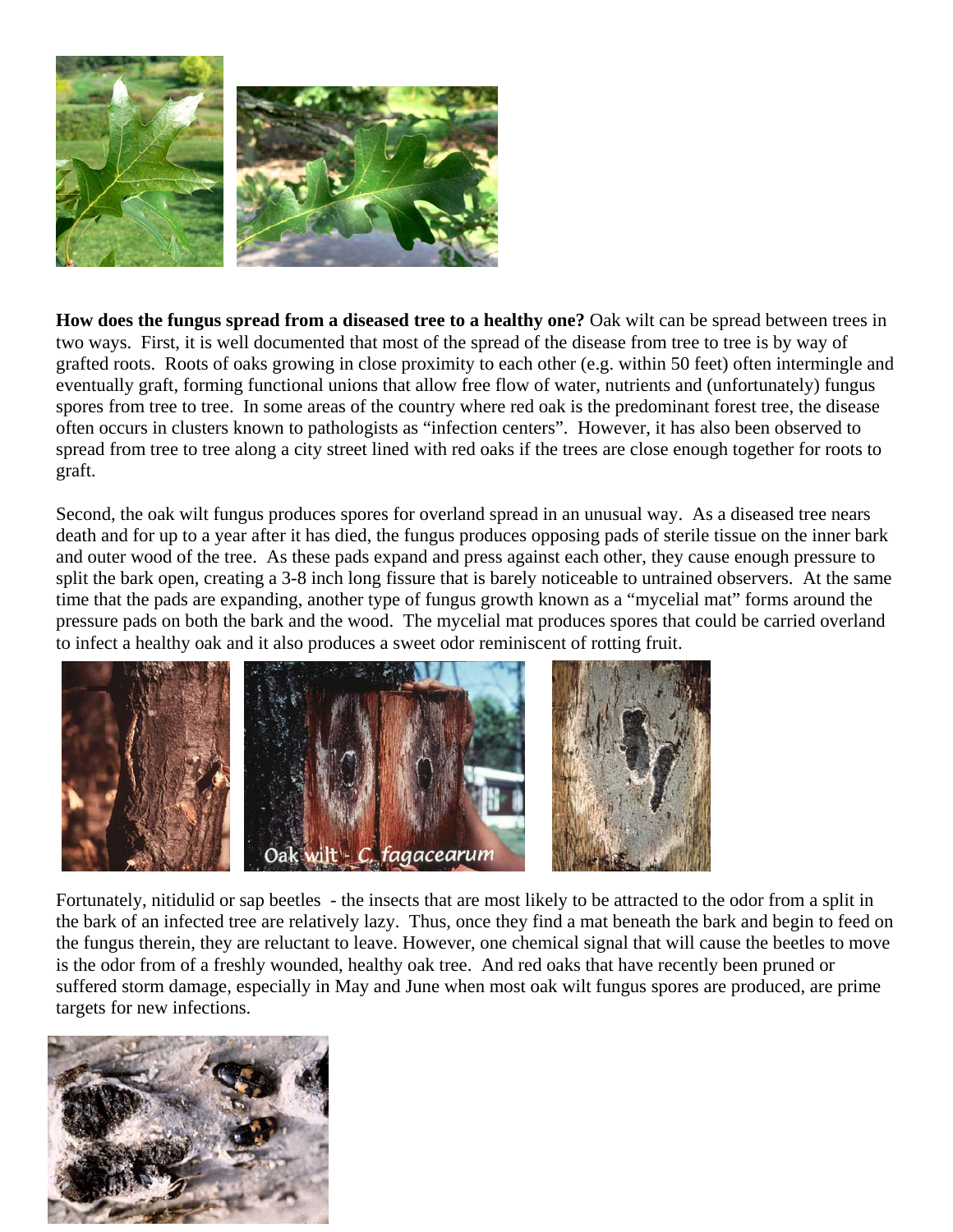The odor of fungus mats may also attract other insects and squirrels. We don't yet know whether these other visitors to infected trees actually pose a significant threat as vectors of the pathogen in New York, but this is one of several questions to be answered in coming months.

## **What can be done to prevent the disease from spreading to new areas or from intensifying in areas where it already occurs?**

Arborists, plant health care professionals, and municipal foresters have had reasonably good success in keeping losses from oak wilt to a minimum with aggressive integrated pest management programs. Important steps include the following:

1. *If you live in New York's Capital District, examine oaks on your property regularly, paying special attention to red oaks with rapidly wilting leaves.* Diseased tree typically start to wilt in June or July and red oaks, in particular, may wilt completely in as little as three weeks. Leaves on infected trees typically show marginal "scorch" but other pathogens and environmental problems also cause scorch, so do not use this symptom alone as a diagnostic criterion.



If you suspect that your trees may have oak wilt, either collect samples yourself or enlist the aid of a trained arborist to collect them for you. Submit the samples to your county Cornell Cooperative Extension office for preliminary exam and possible forwarding on to Cornell's Plant Pathology Diagnostic Laboratory for further processing. *The best samples are from recently wilted branches with some leaves that are still partially green. Collect 4-6 branch pieces that are about 6 inches long and ¼ - ½ inch diameter. Leave the bark on the branches. Sometimes, but not always, the most recent vascular tissue is prominently discolored, a symptom that enables laboratory staff to make the best judgments about where to take wood chips for additional processing. If you can't find discoloration in one or more twigs from a suspect tree, then at least be sure to collect twigs that have recently wilted leaves. Wood that is dry and/or completely brown is of no value to diagnosticians.*